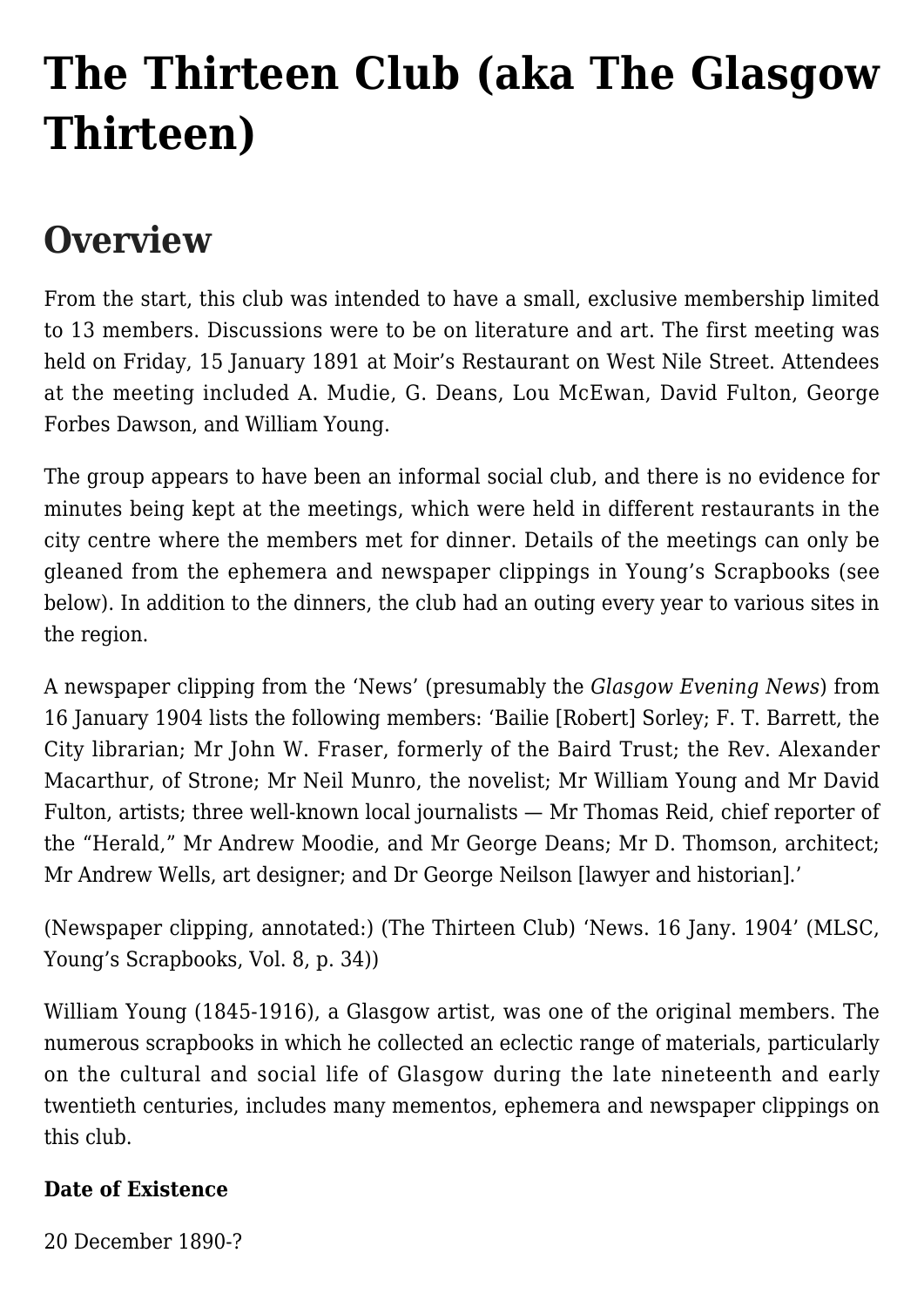#### **Source of Information**

1. Dawson, George Forbes Dawson, letter to William Young, 29 December 1890, MS (letter on 'start of "The Thirteen"') (MLSC, Young's Scrapbooks, Vol. 1, [p. 21 ], 8a);

2. (Newspaper clipping:) 'The Glasgow Thirteen Club', (annotated:) 'Citizen, 14 May 1892.' (MLSC, Young's Scrapbooks, Vol. 1 (unpaginated, p. 35));

3. (Newspaper clipping:) 'The Looker-On', (annotated:) 'Evening News. 1 May 1899.' ('The Looker-on', *Glasgow Evening News*, 1 May 1899, p. 2) (MLSC, Young's Scrapbooks Vol. 2, p. 90; Glasgow Scrapbooks, Vol. 2, pp. 38-39);

4. *Glasgow Contemporaries at the Dawn of the XXth Century* (Glasgow: The Photo-Biographical Publishing Co., [1901]), p. 78 (MLSC, Mitchell (GC) 920.04 GLA 499009);

5. (Two newspaper clippings, annotated:) *a.* (The Thirteen Club) 'News. 16 Jany. 1904', and *b.*(Glasgow 13) 'Citizen. 16 Jany. 1904' (MLSC, Young's Scrapbooks, Vol. 8, p. 34);

6. (Newspaper clipping, annotated:) (Thirteen Club) 'News. 24 Mch. 1904' (MLSC, Young's Scrapbooks, Vol. 8, p. 65);

7. (Newspaper clipping, annotated:) (Glasgow Thirteen Club) 'Citizen. 14 Jany. 1905' (MLSC, Young's Scrapbooks, Vol. 9, p. 75);

8. (Photograph of "The Thirteen", by William Young, members identified) (MLSC, Young's Scrapbooks, Vol. 11, p. 7);

9. (Newspaper clipping, annotated:) 'The "Thirteen" Annual Dinner. […] Citizen. 20 Jany. 1906' (MLSC, Young's Scrapbooks, Vol. 12, p. 82);

10. (Newspaper clipping, annotated:) '"The Thirteen" Annual Excursion, 30 May 1908. [...] See p. 60. Citizen. 1 June 1908' (MLSC, Young's Scrapbooks, Vol. 19, p. 9);

11. (Photograph, annotated:) 'The Glasgow Thirteen Club at Catrine, 30th May 1908' (MLSC, Young's Scrapbooks, Vol. 19, p. 60);

12. (Note: this is *not* a complete list: numerous additional newspaper clippings in: MLSC, Young's Scrapbooks (various volumes))

### **Repository**

Mitchell Library Special Collections (MLSC)